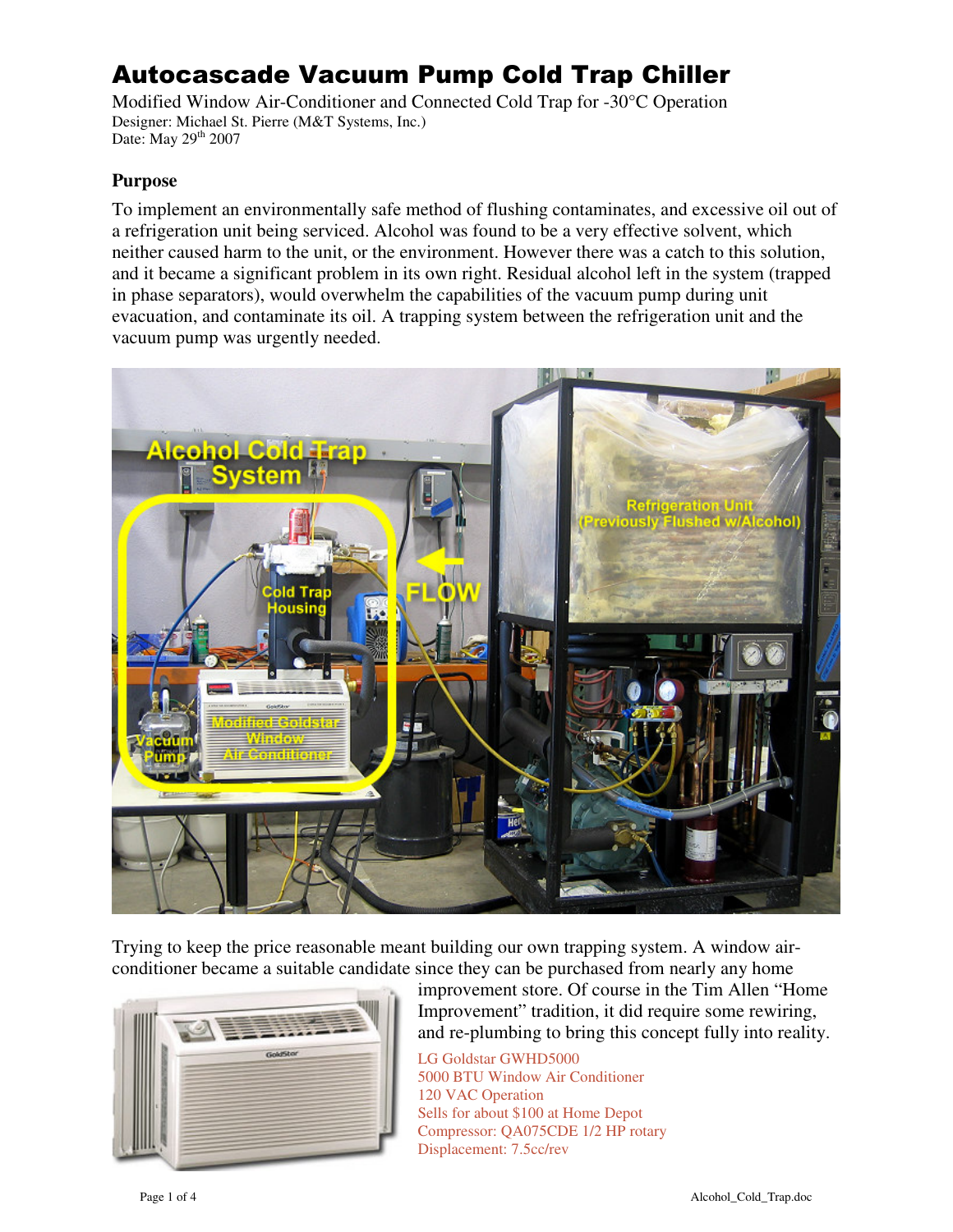## Autocascade Piping Diagram

#### **HEAT EXCHANGERS = 3/16" OD TUBING inside 3/8" OD Tubing (EACH HEAT EXCHANGER IS 10 FEET LONG)**



## Physical Arrangement of Autocascade



The autocascade heat exchangers reside in the space once occupied by the stock evaporator, and circulation fan. This area will later be insulated with self-expanding polyurethane closed cell foam.

Although the ideal orientation of the heat exchangers should be in a horizontal plane for better suction side return, due to the size and shape of the available space, a vertical orientation worked out better for our design (velocity was considered to be sufficient for oil return).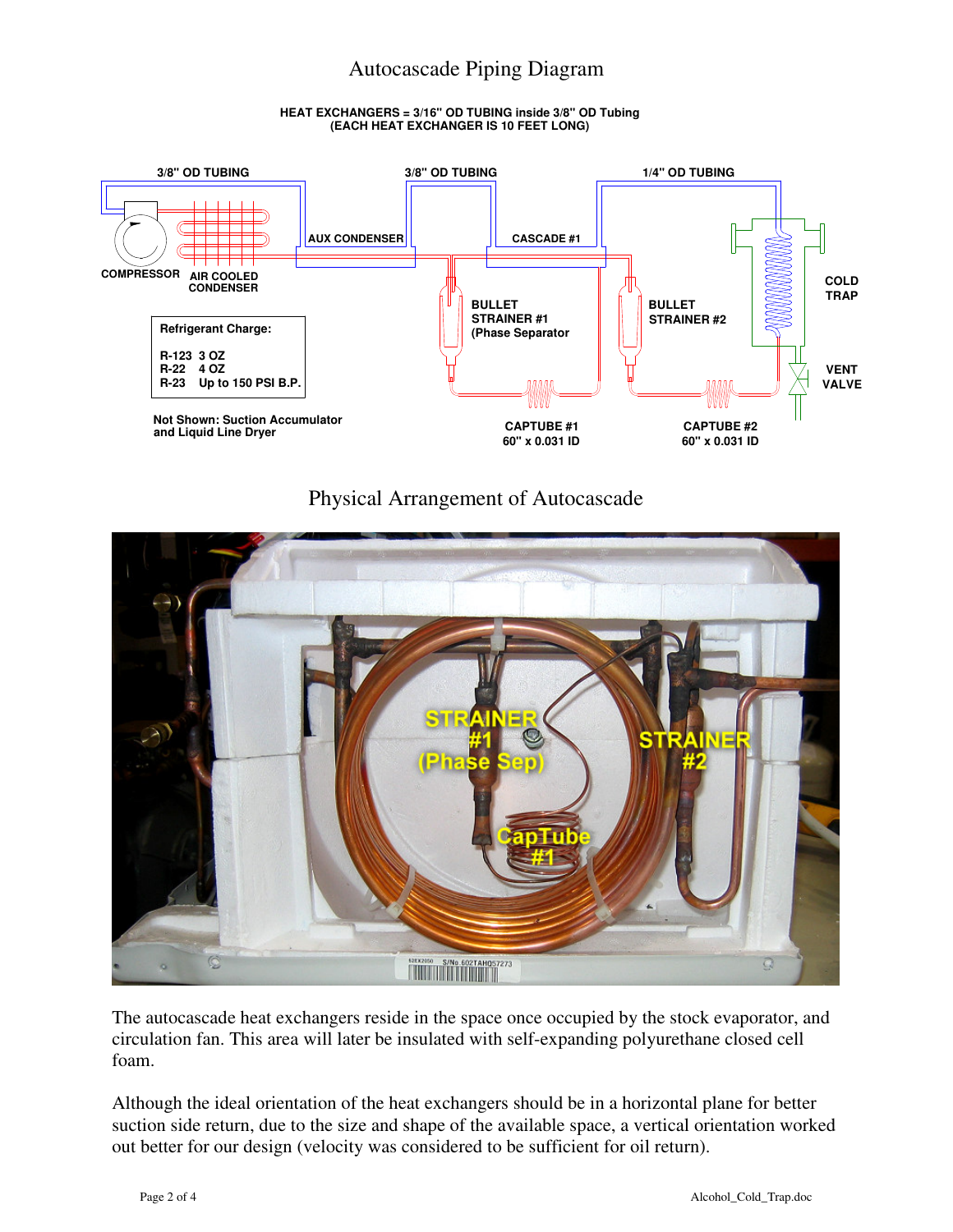

## **Creating The Unit**

A bullet style liquid line filter dryer w/charging port (Supco p/n SUD 115), and a suction access valve are added to the original condensing unit.

In the initial design, the suction access valve was pointed towards the front of the unit. It was later discovered that this interfered with the electrical compressor control assembly, and was then rotated 180 degrees to face back towards the compressor.

The autocascade heat exchanger assembly

fit quite nicely inside the original Styrofoam evaporator/fan enclosure.

With a little bit of plastic sheeting, a piece of plywood to contain the foam when it expanded, and a bit of luck, it became an insulated housing for our new autocascade heat exchanger stack.

Later after the foam cured, the top was cut to mimic the same angle of the outer plastic case, and then sealed with wet patch roof cement (this prevents moisture in the room, that would have eventually entered through the cut section, from saturating the foam insulation).





Next the cold trap was connected, leak checked, evacuated, and the refrigerant charge was added (placed the unit on an electronic charging scale).

The system was started up for a quick test run to verify that the captubes were flowing, and of course to see the cool looking ice forming over all the exposed refrigeration piping. It only took a few minutes to achieve frostbite temperatures.

The final captube was wound around the 1/4"od return line mostly for reasons of creating an easily insulated line, but I do suppose we are also getting some useful subcooling due to the direct contact with the cold return line.

With every thing appearing to be operational, the final wiring was completed, and reassembly of the original enclosure commenced.